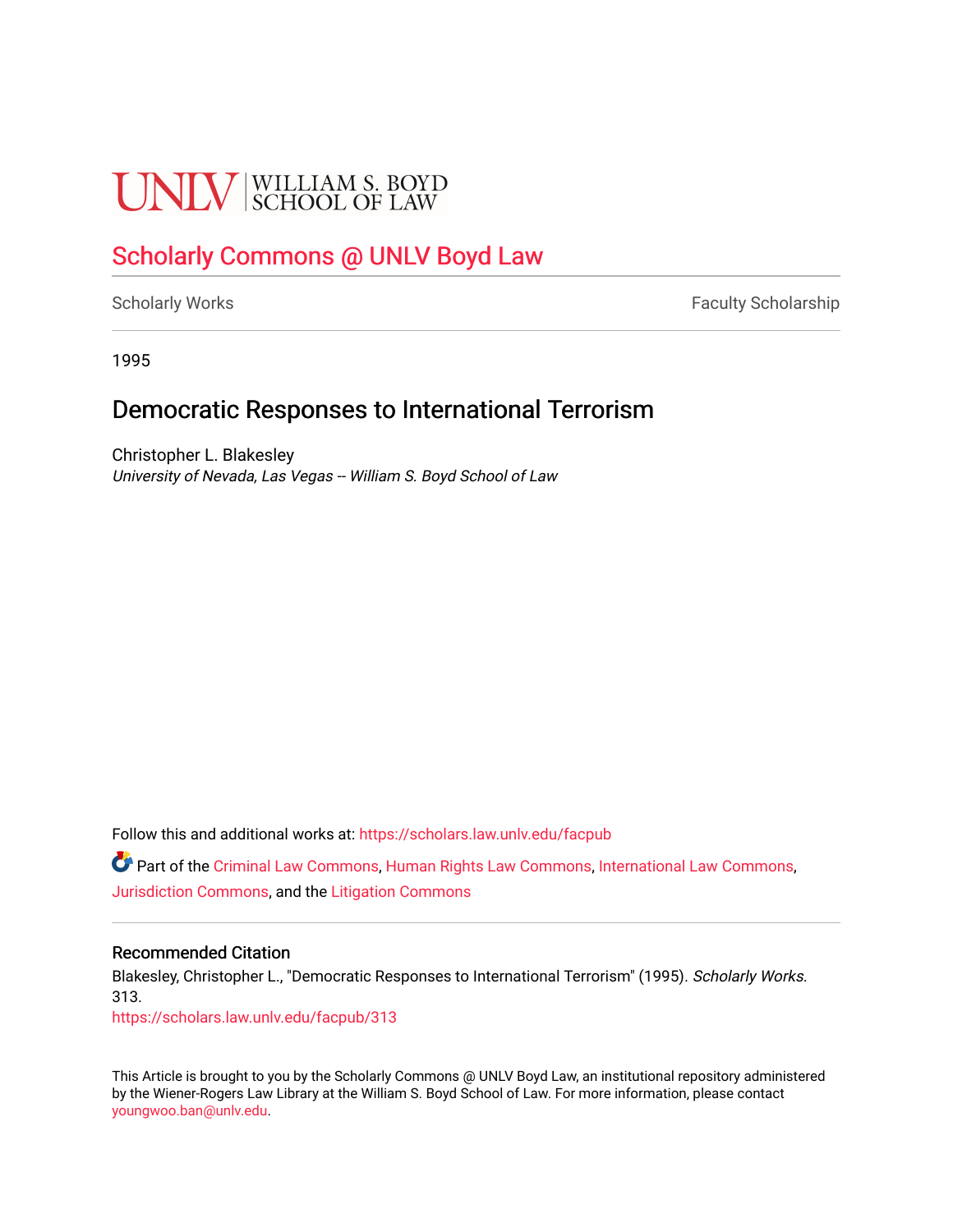#### *Democratic Responses to International Terrorism.* Edited by David A. Charters. Irvington-on-Hudson NY: Transnational Publishers, Inc., 1991. Pp. viii, 361. Index. \$49.50.

This volume provides a multidisciplinary study of terrorism. The editor notes at the outset the difficulty of definition: "Terrorism is not a one-dimensional problem; it transcends many frontiers: political, jurisdictional, institutional, disciplinary and methodological. So approaching the problem from only one perspective may lead to only partial understanding and an incomplete strategy for developing constructive' responses" (p. 3). Note the tendency of even this careful statement to assume that terrorism is always committed by *others.* Also, although legal definition and consideration may be implied by the terms political, jurisdictional, institutional and disciplinary, which are indicated as various dimensions of the problem, law is given short shrift in the study. The disciplines amply represented are criminology, history, international relations and political science. Each includes law as a component, but only on the periphery. Ofttimes, indeed, there appears to be antipathy to or distaste for law and lawyers in the discussions.

While law is not a panacea, it is obviously a requirement for any attempt to prosecute perpetrators or even to impose sanctions on groups or nations. Thus, although legal analysis should not be the only type presented, this study would have been well served **by** fuller legal analysis.' Nevertheless, for lawyers and readers from disciplines other than that of the particular chapter's author, the studies are most interesting and helpful.

Some of the authors beg essential legal questions; a majority assume that terrorism is committed only **by** "enemies." On the other hand, other parts and some of the authors address this difficult set of issues very well. Most of the chapters are interesting from a technical, multidisciplinary perspective. The book's goals are to examine key aspects of terrorism and reaction to it, focusing on policy options, and to establish policy guidelines having universal relevance to democratic states. The latter goal essentially assumes that terrorism will not be committed by a "democratic state." It is noted, however, that "terrorism implicitly involves the risk that violent provocation might lead to something far worse" **(p.** 2). Analysis of this *reaction* to terrorism and whether it constitutes terrorism itself would have been a worthwhile exercise. Indeed, one of the major contributions that democratic states can provide is a democratic response to terrorism. This includes (1) an internal reaction to the crime or threat of crime that does not involve overreaction and diminution of civil liberties and human rights, and (2) establishment of internal, democratic safeguards to protect against conduct at home or abroad that amounts to terrorism. This balanced response, however, requires a neutral (perhaps legalistic) definition.

Chapter 6, by William Vaughn, approaches this vision of democratic response. It discusses the Canadian approach, including the War Measures Act (WMA), the Emergency Preparedness Act, and the Emergencies Act. The WMA was criticized as a heavy-handed overreaction, and its successors are still criticized as giving the government too much discretion to define emergencies and to use a proclamation of emergency in order to take action that otherwise would violate rights and liberties **(p.** 165). Vaughn traces the history of English/Canadian reaction to terrorism and provides a good study of terroristic threats and national security, and what they mean in terms of "Reason of State."

Thomas Mitchell has the temerity to attempt a definition of terrorism (chapter 1). 1 applaud him. Many scholars retreat; some consider defining terrorism antagonistic to combating it, or at least an "intellectual quicksand." Some of Mitchell's chapter seems to consider "terrorism" a movement, rather than conduct. I suppose it is my predilection for law and the need to establish specific, concrete elements for prosecution and defense that makes me challenge this view. Mitchell correctly debunks the tendency to use the term "terrorism" to demonize groups, individuals or causes they represent. (Indeed, the term is often used to mask the terrorism committed by the one hurling the epithet.) Mitchell also sees definition as a tool for understanding-an analytical compass. It may be that, but it must be more if governments are to prosecute perpetrators or commit acts of war in reaction. Mitchell's definition expands Michael Stohl's. The latter provides that terrorism is "the purposeful act or the threat of the act

۱

and all the contract of

<sup>&</sup>lt;sup>1</sup> See my attempts to do so in TERRORISM, DRUGS, **INTERNATIONAL** LAW **AND** THE PROTECTION OF HuMAN LIBERTY, chs. 1, 2 **(1992). 1** have encouraged students to address the conundrums insofar as my coauthors would allow me to be so idiosyncratic in our course book, CovEYT. OLIVER, **EDWIN** B. FIRMAGE, CHRISTO- PHER L. BLAKESLEY, RICHARD F. SCOTT & SHARON A. WILIAMs, THE INTERNATIONAL LEGAL SYSTEM: CASES AND MATERIALS (4th ed. 1995).